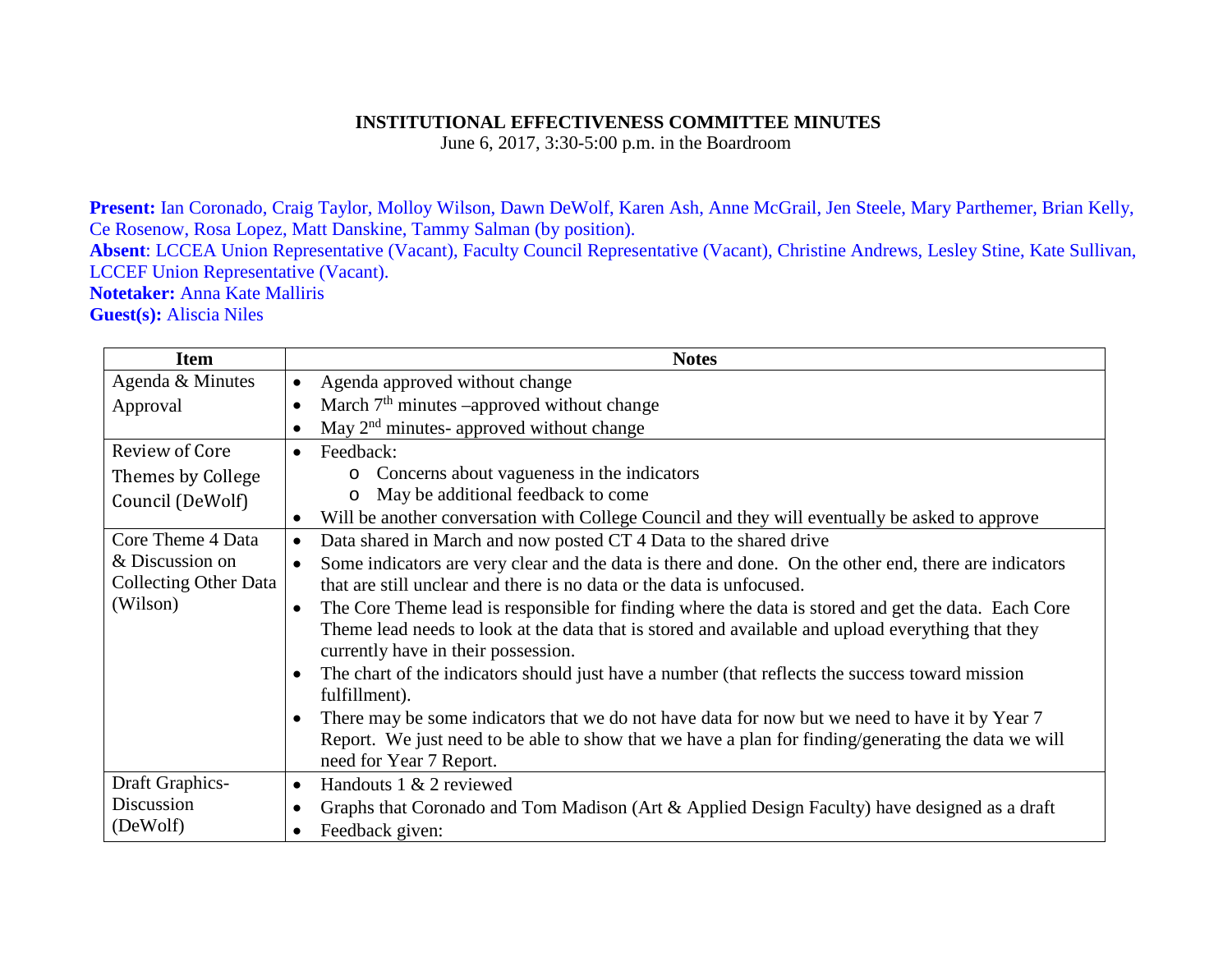|                          | Clarity about assessment and assessment process<br>$\circ$                                                           |
|--------------------------|----------------------------------------------------------------------------------------------------------------------|
|                          | Would like to see implementation included<br>$\circ$                                                                 |
|                          | Good that it is sequential but not hierarchical<br>O                                                                 |
|                          | Alignment with other plans (connection)<br>$\circ$                                                                   |
| IEC Plan-Outline &       | Handout #3 reviewed<br>$\bullet$                                                                                     |
| <b>Writing Process</b>   | o Currently working on Assessment Plan (section 5) - at a very high level and the process for                        |
| (Rosenow)                | sharing information/alignment with other groups doing planning (governance system plans,                             |
|                          | Program Review, etc.) All of this will come up through the IEC.                                                      |
|                          | Plan to be presented to College Council and Board of Education this fall/October (not for mid-cycle but<br>$\bullet$ |
|                          | more aimed toward Year 7 Report)                                                                                     |
|                          | Need more clarity about the level of detail when reporting on the Assessment Plan to the Board of                    |
|                          | Education.                                                                                                           |
| <b>Core Theme Teams-</b> | The Team Leads are:<br>$\bullet$                                                                                     |
| Roles &                  | o CT 1: Taylor/Steele                                                                                                |
| Responsibilities         | CT 2: Parthemer/Lopez<br>$\circ$                                                                                     |
|                          | CT 3: Sullivan/Howard<br>$\circ$                                                                                     |
|                          | CT 4: Wilson/Coronado                                                                                                |
|                          | There seems to be a lack of clarity about the responsibilities of the Team Leads.<br>$\bullet$                       |
|                          | Steele will work with DeWolf to get clarification about responsibilities and the timelines.<br>$\bullet$             |
|                          | Handout #4 reviewed.<br>$\bullet$                                                                                    |
|                          | Paragraph 1- focus should be on fulfillment of the college's mission (outcomes focused). The<br>$\circ$              |
|                          | broader team members need to be knowledgeable about the data and they need to know about                             |
|                          | the work but it needs to be open and transparent because this is the work of everyone at the                         |
|                          | college.                                                                                                             |
|                          | Paragraph 3 – quarterly meeting expectation may be too specific.<br>O                                                |
|                          | Needs to be clarity about how the work gets done to move from raw data to the<br>O                                   |
|                          | analysis/interpretation of the data (synthesis). Is this the work of the team leads? IRAP?                           |
|                          | There are no tools or accountability to assure that all of the Core Themes are being addressed.<br>O                 |
|                          | We need to look at systems and structures that assure that all of the Core Themes are being                          |
|                          | addressed in the same way that APROC is moving Core Theme 3 forward.                                                 |
|                          | Kick this off in the fall.<br>$\circ$                                                                                |
| Mid-cycle-               | October 23-24, 2017- Evaluation visit<br>$\bullet$                                                                   |
| Consultation & Plan      | Consultation with Kendra Crawley on mid-cycle visit will happen July 13, 2017.<br>$\bullet$                          |
| Visit                    | Get a sense of what to expect from evaluators<br>$\circ$                                                             |
| (DeWolf)                 | Review of a draft report with beginnings of data<br>$\circ$                                                          |